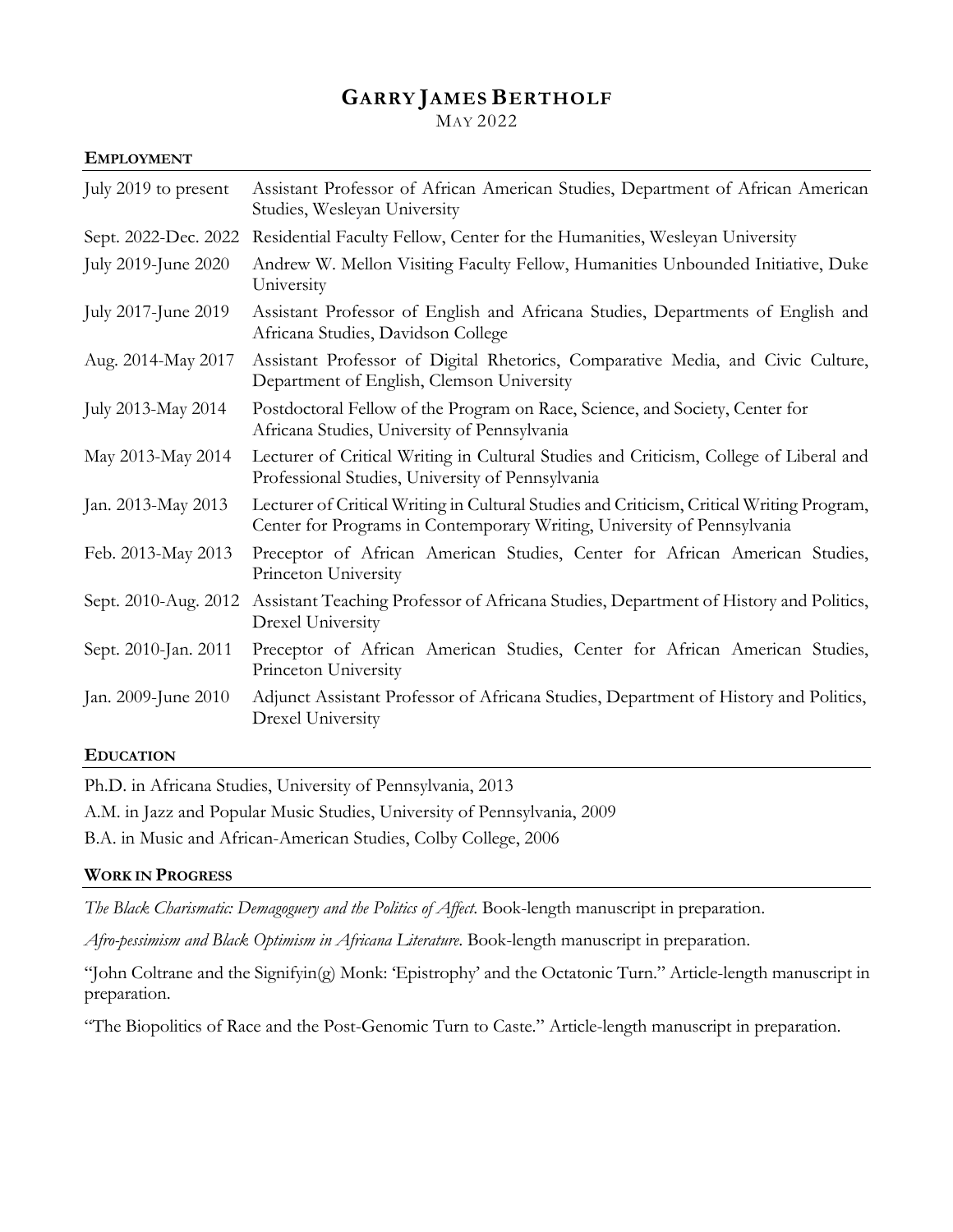## **PUBLICATIONS**

## **Refereed Journal Articles**

"Listening to Du Bois's *Black Reconstruction*: After James." *south: a scholarly journal* (formerly the *Southern Literary Journal*) 48.1 (2015): 78-91.

"Drastic Prose, Gnostic Readers: On Buck-Morss and the Antinomies of Writing the Political." *Anthurium: A Caribbean Studies Journal* 9.1.9 (2012): 1-7.

## **Refereed Chapters in Edited Volumes**

"Teaching Du Bois's *Black Reconstruction*." Co-authored with Marina Bilbija in *Reconstruction at 150: Reassessing the Revolutionary "New Birth of Freedom"* (A Nation Divided: Studies in the Civil War Era series), edited by Orville Vernon Burton and J. Brent Morris. Charlottesville: University of Virginia Press, forthcoming 2022.

"'Faulkner wasn't *our people*': Faulkner's 'Negroes,' the McJunkinses' Faulkner, and Our Search for Greenfield Farm." In *Faulkner's Families* (Faulkner and Yoknapatawpha series), edited by Jay Watson. Jackson: University Press of Mississippi, forthcoming 2023.

#### **Book Reviews**

M. A. R. Habib, *Hegel and Empire: From Postcolonialism to Globalism*. In *Philosophical Quarterly* 70.279 (2020): 424- 426. Advance Access Publication: June 21, 2019.

James Braxton Peterson, *The Hip-Hop Underground and African American Culture: Beneath the Surface*. In *Journal of Popular Music Studies* 27.1 (2015): 132-135.

## **Web-Based Publications**

"'*Scenes* at 20': Theses on Hartman." In *The Martyr's Shuffle*, October 7, 2017.

"The Martyr's Shuffle and Other Thoughts on *I Am Not Your Negro*." In *The Martyr's Shuffle*, February 19, 2017.

"Poetry After Trump." Co-authored with Walt Hunter in *Viewpoint Magazine*, February 7, 2017. Translated into French by Marie de Quatrebarbes and republished as «La poésie après Trump» in *Diacritik*, February 14, 2017.

#### **Other Publications**

Paired transcriptions of John Coltrane's 1957 Carnegie Hall Performances of Thelonious Monk's "Epistrophy." In *DigitalCommons@Colby* 657 (2006): 21-27.

#### **FELLOWSHIPS AND AWARDS**

#### **Awards and Grants Internal to Wesleyan University**

Provost's Equity Fellowship. \$10,000.00 in research support and 1 course release from the Office of the Provost. Fall 2022-Spring 2023. *Provost*: Nicole Stanton.

Residential Faculty Fellowship, Center for the Humanities. Theme: "Pay Attention!" Fall 2022. *Director*: Natasha Korda.

Participant, Faculty Seminar on the Teaching of Writing. \$500.00 from the Shapiro Center for Writing. Fall 2021. *Director*: Stephanie Weiner.

"Race and Pedagogy" Seminar Participant. \$1,000.00 from the Andrew W. Mellon Foundation Grant for Pedagogical Innovation and Lifelong Learning to support inclusive and innovative pedagogy. Spring 2021. *Co-Directors*: Ren Ellis Neyra and Megan H. Glick.

## **Awards and Grants External to Wesleyan University**

Andrew W. Mellon Visiting Faculty Fellowship. \$111,500.00 from the Humanities Unbounded Initiative, Duke University, Durham, NC. July 2019-June 2020. *Partner*: Joseph R. Winters.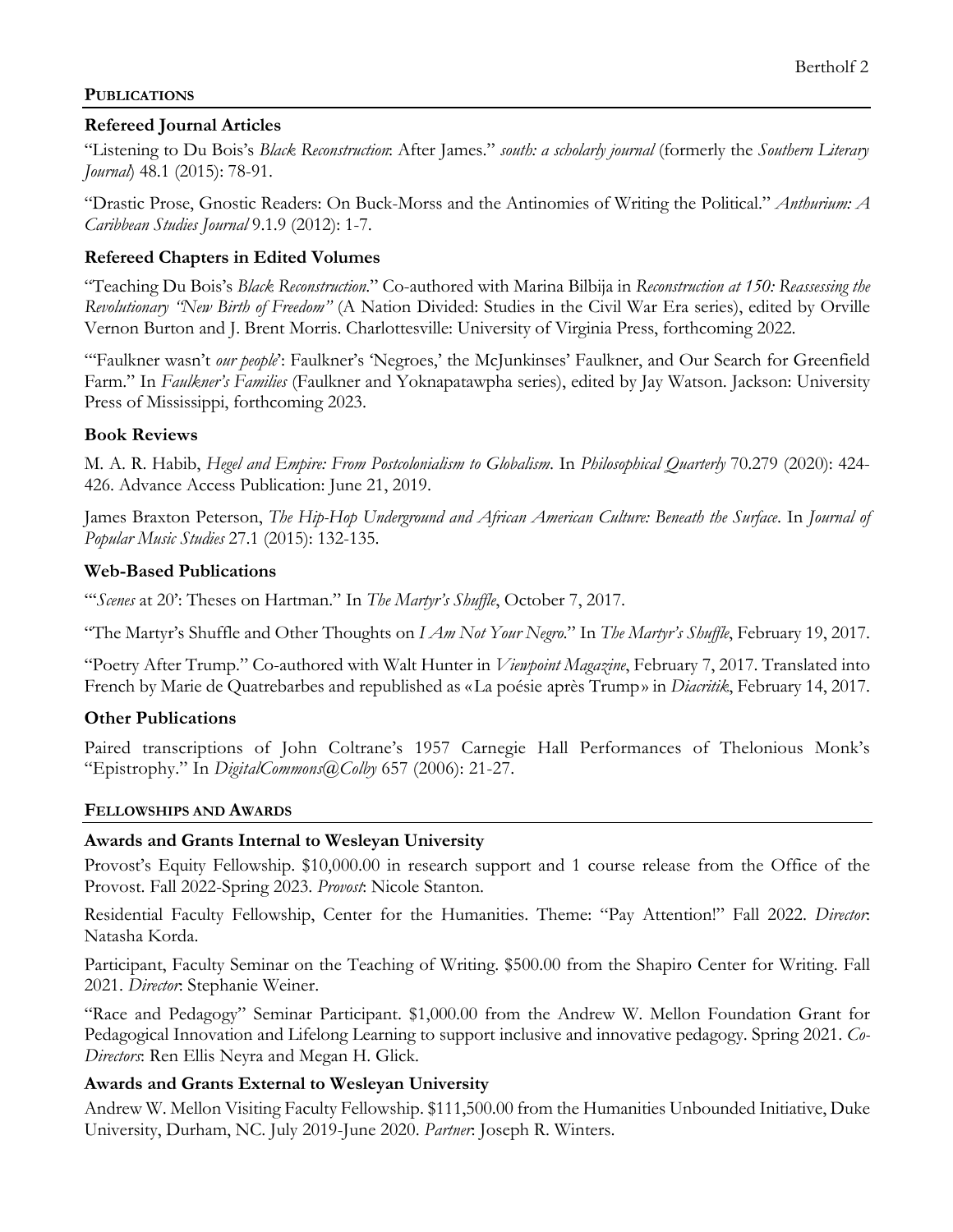## **Awards and Grants Internal to Davidson College**

Honorary Faculty Inductee, Delta Circle of the Omicron Delta Kappa Honor Society. March 2019.

James B. Duke Endowed Assistant Professorship. March 2019 (declined).

Co-Principal Investigator (with Sarah Jane Kline '21), Faculty Study and Research Grant. \$4,000.00 for "The Black Charismatic" Digital Archive. February 2019.

Co-Principal Investigator (with Margaret Parker '21), Davidson Research Initiative. \$6,440.00 for the "Black Davidson" Collaborative Research Project. January 2019.

Organizer, Book Manuscript Workshop. \$7,600.00 in total: \$7,000.00 from the Duke Endowment Fund; \$500.00 from the Department of English; and \$100.00 from the Department of Africana Studies. December 2018.

Co-Principal Investigator (with the students of the Black Professional Development Working Group), Travel Grant. \$9,500.00 in total: \$6,000.00 from the Robert C. Whitton Mentoring Fund; \$2,000.00 from the Office of the Dean of Students; and \$1,500.00 from the Office of the President. April 2018.

Institutional Nominee, National Endowment for the Humanities (NEH) Summer Stipends Program. Project Title: "Afro-pessimism and Black Optimism in Africana Literature." September 2017.

Co-Principal Investigator (with Suzanne Churchill and Shelley Rigger), Curriculum Development and Programming Grant. \$1,500.00 from the Center for Civic Engagement. April 2017.

## **Awards and Grants Internal to Clemson University**

National Scholars Program Award of Distinction. National Scholars Program. April 2017.

Joseph E. and Caroline G. Dixon Fellowship. \$1,000.00 for "Demagoguery" Reading Group. Calhoun Honors College. September 2016-May 2017.

"Race and the University" Teaching Fellowship. "Race and the University" Course Suite. College of Architecture, Arts and Humanities (CAAH). August 2016-December 2016.

Co-Principal Investigator (with Rhondda Thomas and Diane Perpich), Diversity and Inclusive Excellence Grant Fund. \$5,000.00 from the Chief Diversity Office for the "Race and the University" Initiative. June 2016.

Dean's Council of Students "Faculty Member of the Year" Award. \$1,000.00 from the College of Architecture, Arts and Humanities (CAAH). April 2016.

Principal Investigator, College of Architecture, Arts and Humanities (CAAH) Faculty Research Grant. \$3,000.00 for "The Biopolitics of Race and the Post-Genomic Turn to Caste." March 2015.

Co-Investigator (with PI Meredith McCarroll and Co-I Eric Lapin), Humanities Advancement Board Grant. \$3,750.00 for "The Chitlin' Circuit: Clemson, Race, and Music." October 2014.

## **Awards and Grants Internal to the University of Pennsylvania**

Co-Principal Investigator (with Dorothy Roberts), Excellence Through Diversity Fund. \$15,000.00 for the Program on Race, Science, and Society (PRSS). June 2014.

Postdoctoral Fellowship in Race, Science, and Society. \$50,000.00 from the Department of Sociology. July 2013-May 2014. *Director*: Dorothy E. Roberts.

Associate Scholar, Penn Humanities Forum on Violence. Andrew W. Mellon Faculty Research Seminar. September 2013-May 2014. *Topic Director*: Karen Redrobe (formerly Beckman).

William Fontaine Fellowship. September 2006-May 2010; September 2011-May 2012.

Critical Writing Teaching Fellowship in Africana Studies. Critical Writing Program, Center for Programs in Contemporary Writing. September 2010-May 2011. *Director*: Valerie C. Ross.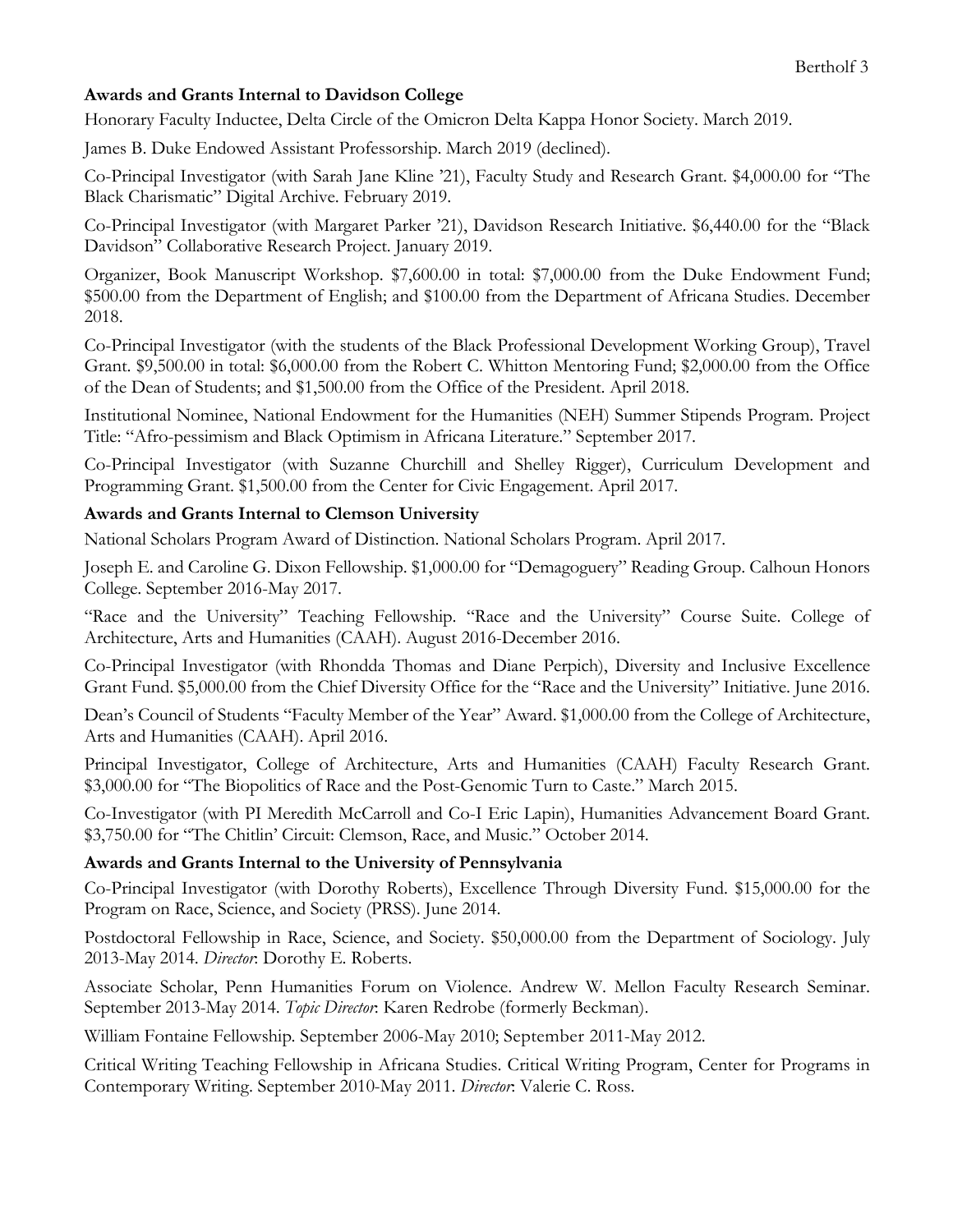## **Awards and Grants Internal to Drexel University**

Principal Investigator, The "Good Idea" Fund. \$12,400.00 for "The Future of Hip-Hop" Symposium. December 2010.

#### **Awards and Grants Internal to Colby College**

Jazz Band Performance Prize. Department of Music. May 2006.

#### **Awards and Grants External to Colby College**

Eileen Southern Travel Fund. American Musicological Society (AMS). October 2005.

Minority Travel Grant. Society for Music Theory (SMT). November 2005.

#### **PRESENTATIONS AND LECTURES**

#### **Selected Professional Conferences**

"Faulkner's 'Negroes,' the McJunkinses' Faulkner, and My Search for Greenfield Farm: Southern Literature from Below" (together with Charles McJunkins and Trudy (McJunkins) Young). Session on "Faulkner's Black Families in Oxford and Lafayette County." Forty-Sixth Annual Faulkner and Yoknapatawpha Conference on "Faulkner's Families." University of Mississippi, Oxford, MS. July 2019.

Panel on "Surviving and Thriving as a New Faculty Member." Session on "Sharing Secrets and Constructing Communities." Fourth Annual Creating Connections Consortium (C3) Summit on "Reimagining the Academy: Constructing Inclusive and Participatory Communities in Challenging Times." Middlebury College, Middlebury, VT. November 2018.

"Faulkner's Last Will: Genealogy, Racial Allegory, and the Legal Fiction of Southern Paternity" (together with Zoran Kuzmanovich). Session on "Slavery and Its Afterlives in *Go Down, Moses*: Traces and Testaments." Forty-Fifth Annual Faulkner and Yoknapatawpha Conference on "Faulkner and Slavery." University of Mississippi, Oxford, MS. July 2018.

"On the Self-Refusal of Safe Harbor (or Refusing to be Harbored): Slavery, 'Social Death,' and the Curious Case of 'the slave woman, Betty.'" Session on "Making and Unmaking Safe Harbors: Cross-Racial Community, Fugitivity, and the (Non)Performance of (Un)Freedom." Annual Meeting of the Society for the Study of the Multi-Ethnic Literature of the United States (MELUS). Massachusetts Institute of Technology, Cambridge, MA. April 2017.

Response to Alden Young's "Shifting Sudan: An Economic Region between Interwar Imperialism and the Age of Development," Elleni Zeleke's "Nationalist Thought and the Ethiopian Student Movement, 1964-1974," and Wendell Marsh's "The Disciplining of Islam in Senegal: Amar Samb's *Islamologie*." Session on "Decolonizing the Social Sciences in Africa." Annual Meeting of the African American Intellectual History Society (AAIHS). Vanderbilt University, Nashville, TN. March 2017.

"Reading James Reading Du Bois: On the Historiographical Foundations of Afro-Pessimism." Session on "Afro-Pessimisms." Annual Meeting of the Society for Phenomenology and Existential Philosophy (SPEP). Salt Lake City, UT. October 2016.

"Habeas Lyricus; or, the Juridical Afterlife of LeRoi Jones's 'Black People!'" Seminar on "Poetry and the Polis." Annual Meeting of the Cultural Studies Association (CSA). Villanova University, Villanova, PA. June 2016.

"John Coltrane and the Signifyin(g) Monk: A Theory of the Rhizomatic Scale." Session on "Audible Publics: Politics and Practices in Contemporary Music and Sound Art." Annual Meeting of the Association for the Study of the Arts of the Present (ASAP). Greenville, SC. September 2015.

"John Coltrane and the Signifyin(g) Monk: A Theory of the Rhizomatic Scale." "Deleuze and Guattari and Africa: Southern Responses" Conference. University of Cape Town, Cape Town, South Africa. July 2015.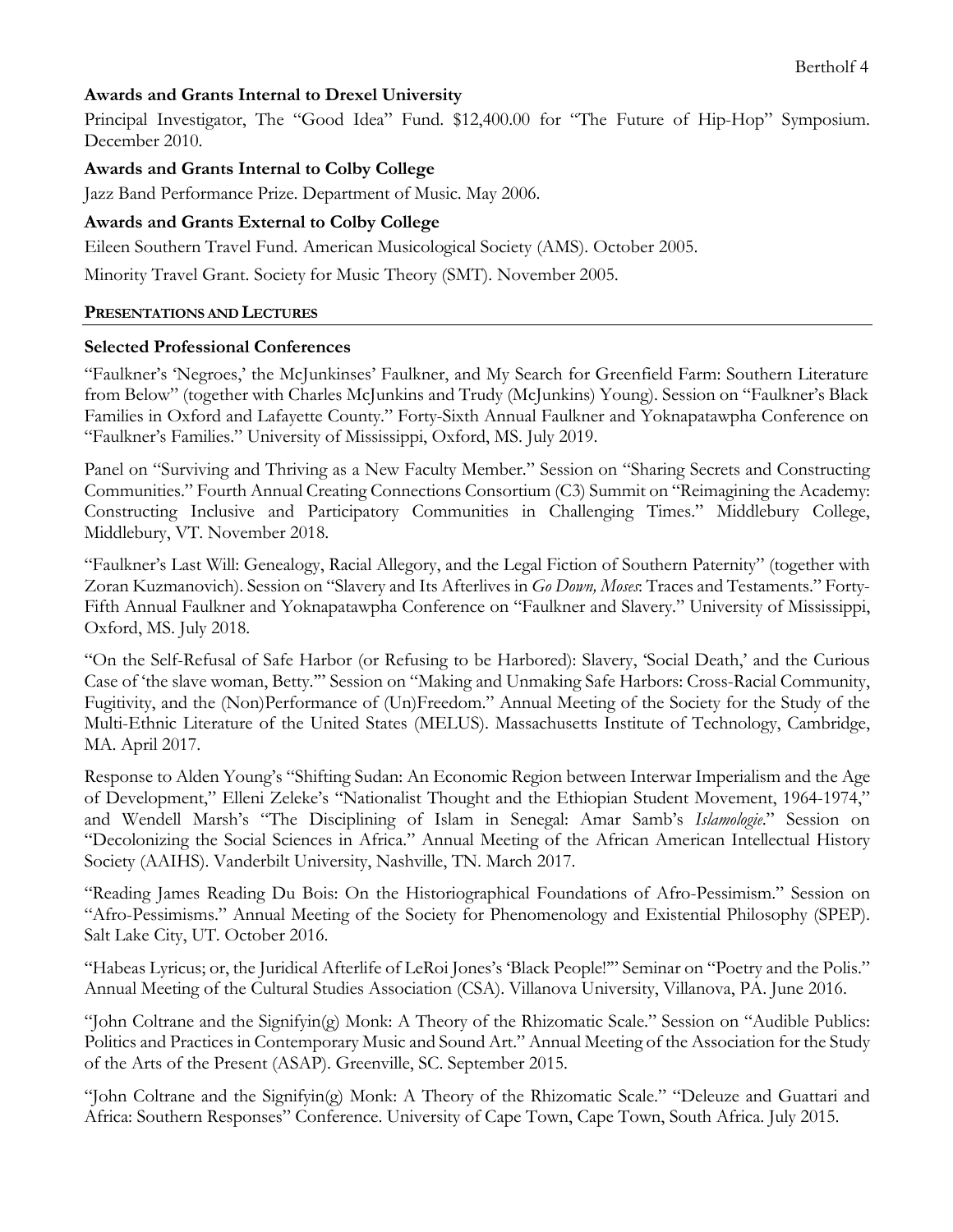"Listening to Du Bois's *Black Reconstruction*: After James." Session on "Aesthetics, Politics, Poetics." Second Annual Conference of the Clemson Colloquium on Race and Ethnicity (CCRE). Clemson University, Clemson, SC. April 2015.

"Listening to *Black Reconstruction*." Session on "Teaching Du Bois's *Black Reconstruction*." Biennial Meeting of the Southern American Studies Association (SASA). Atlanta, GA. February 2015.

"Performing *Black Reconstruction*" (together with Marina Bilbija). Session on "Teaching Du Bois's *Black Reconstruction*." Biennial Meeting of the Southern American Studies Association (SASA). Atlanta, GA. February 2015.

"Drastic Prose, Gnostic Readers: On Buck-Morss and the Antinomies of Writing the Political." Annual Meeting of the Caribbean Philosophical Association (CPA). Rutgers University, New Brunswick, NJ. October 2011.

"The Coltrane-Machine: A Theory of the Rhizomatic Scale." Gilles Deleuze Graduate Symposium. Department of the History of Art, University of Pennsylvania, Philadelphia, PA. March 2009.

"John Coltrane on 'Epistrophy': Toward an Aestheticization of the 'Sesquitone Progression.'" Annual Penn-Columbia-Princeton-Cornell (PCPC) Graduate Symposium. Department of Music, Cornell University, Ithaca, NY. April 2008.

"The Mirror Stage of South African Jazz." Session on "In Township Today: South African City Music of the Past and Present." Annual "Scholar for a Day" Seminar (titled "South Africa Sonically"), featuring David B. Coplan. African Studies Center, University of Pennsylvania, Philadelphia, PA. March 2008.

"Thinking Outside the Bachs: Becoming-'Classical'… Schizophrenia or Veneration?:A Jazz Musician Toggles: One Case Study." Annual Penn-Columbia-Princeton-Cornell (PCPC) Graduate Symposium. Department of Music, Princeton University, Princeton, NJ. April 2007.

"On Divination in Botswana." Session on "Film and Text: Personal Knowledge, Moral Imagination, and the Occult." Annual "Scholar for a Day" Seminar (titled "Historicizing Intersubjectivity: Biography and Ethnography"), featuring Richard Werbner. African Studies Center, University of Pennsylvania, Philadelphia, PA. March 2007.

## **Invited Lectures**

"T'm scared of archives': Black Optimism and the Epistemology of Betty's Refusal." Second Annual Tertulia of the Feminist, Gender, and Sexuality Studies Program, Wesleyan University, Middletown, CT. May 2022.

"Frank Wilderson's *Afropessimism*." Guest Lecture in Hilton Kelly's "Africana Studies Capstone" course. Department of Africana Studies, Davidson College, Davidson, NC. November 2020.

"Anti-Colonial Romance, the Politics of 'Bromance,' and Afro-Asian Allegoresis: Preliminary Notes on Du Bois's *Dark Princess*." Guest Lecture in the Asian-American Initiative (AAI) Dialogue Series, Davidson College, Davidson, NC. April 2019.

"Faulkner's 'Negroes,' the McJunkinses' Faulkner, and My Search for Greenfield Farm: Southern Literature from Below." Department of African American Studies, Wesleyan University, Middletown, CT. February 2019.

"Zora Neale Hurston and Ralph Ellison: The Politics of Obscurity and the Erasure of Woodridge." Department of African American Studies, Wesleyan University, Middletown, CT. February 2019.

"Listening to Freedom in African-American Literature." Guest Lecture in the Louise Nelson "Learning in Retirement" Lecture Series. The Pines at Davidson, Davidson, NC. November 2018.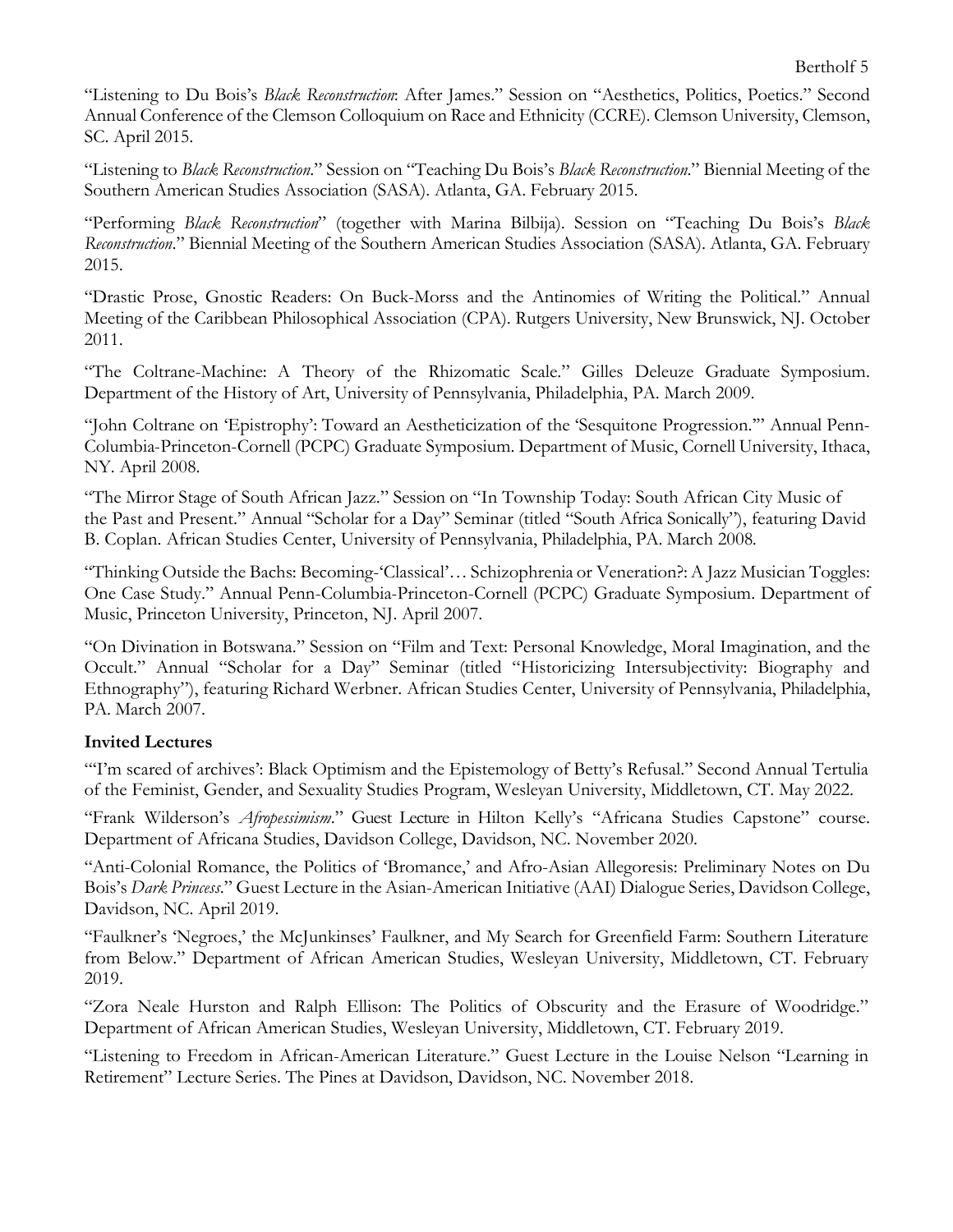"Baldwin's *Notes of a Native Son*." Guest Lecture in Caroline Fache's "Paris Noir/Black Paris" course. Departments of Africana Studies and French and Francophone Studies, Davidson College, Davidson, NC. October 2018.

"Miranda's *Hamilton*: After Trouillot." Guest Lecture in Ann Marie Costa, Jacquelyn Culpepper, and Cynthia Lewis's "Hamilton" course. Departments of English, Music, and Theatre, Davidson College, Davidson, NC. September 2018.

"The Biopolitics of Race and the Post-Genomic Turn to Caste." Guest Lecture in Scott Denham, Randy Ingram, David Robb, and Yurika Tamura's "Connections and Conflicts in the Humanities" course. The Humanities Program, Davidson College, Davidson, NC. September 2018.

"Chapter One: The Literature Review; or, How to Write a Historiographical Essay." Honors Thesis Workshop. Department of Africana Studies, Davidson College, Davidson, NC. September 2018.

"In Search of Renée Denise Fanuiel." The first annual Denise Fanuiel Distinguished Lecture in Black History. Sponsored by the Black Student Coalition (BSC), Davidson College, Davidson, NC. February 2018.

"Afro-pessimism and Black Optimism in Africana Literature: Before Fanon." Co-sponsored by the Department of English, the Program in Comparative Literature, and the African and African American Studies Program, Louisiana State University, Baton Rouge, LA. November 2017.

"Toni Morrison's *The Bluest Eye*." Guest Lecture in Hilton Kelly's "Africana Studies Capstone" course. Department of Africana Studies, Davidson College, Davidson, NC. October 2017.

"Reading James Reading Du Bois: The Transnational Politics and Aesthetics of Africana Literature." Departments of English and Africana Studies, Davidson College, Davidson, NC. November 2016.

"From the Harlem Renaissance to the Black Arts Movement, 1926-1963." Guest Lecture in Brenda Flanagan's "African American Literature" course. Departments of English and Africana Studies, Davidson College, Davidson, NC. November 2016.

"Women and Religion in 'Of the Faith of the Fathers' and Other Thoughts on *The Souls of Black Folk*." Guest Lecture in Rhondda Thomas's "Constructing Race and Place in African-American Literature" course. Department of English, Clemson University, Clemson, SC. October 2016.

"Listening to Freedom in African-American Literature." Guest Lecture in Anne Rice's "African-American Literature" course. Department of African and African-American Studies, Lehman College (CUNY), Bronx, NY. May 2016.

"Africana Studies and the Liberal Arts: Interdisciplinary Possibilities, Creative Pedagogies, and Everyday Practices." Departments of English, Religion and Philosophy, and Art and Visual Culture, Lebanon Valley College, Annville, PA. May 2016.

"Beyoncé and the White Critic." Faculty Round Table on Beyoncé's "Formation." Department of English, Clemson University, Clemson, SC. March 2016.

"Listening to Freedom in African-American Literature." Guest Lecture in the "Race and the University" Course Suite. The Strom Thurmond Institute of Government and Public Affairs, Clemson University, Clemson, SC. October 2015.

"The Black Charismatic: Demagoguery and the Politics of Affect." Department of African American Studies, Virginia Commonwealth University, Richmond, VA. April 2015.

Response to Mashal Saif's "The Potential Perils of Insulting Muhammad." "Thoughts Worth Thinking" Discussion Series. Calhoun Honors College, Clemson University, Clemson, SC. March 2015.

"The Biopolitics of Race and the Post-Genomic Turn to Caste." Rhetorics, Communication, and Information Design (RCID) Research Forum. Clemson University, Clemson, SC. January 2015.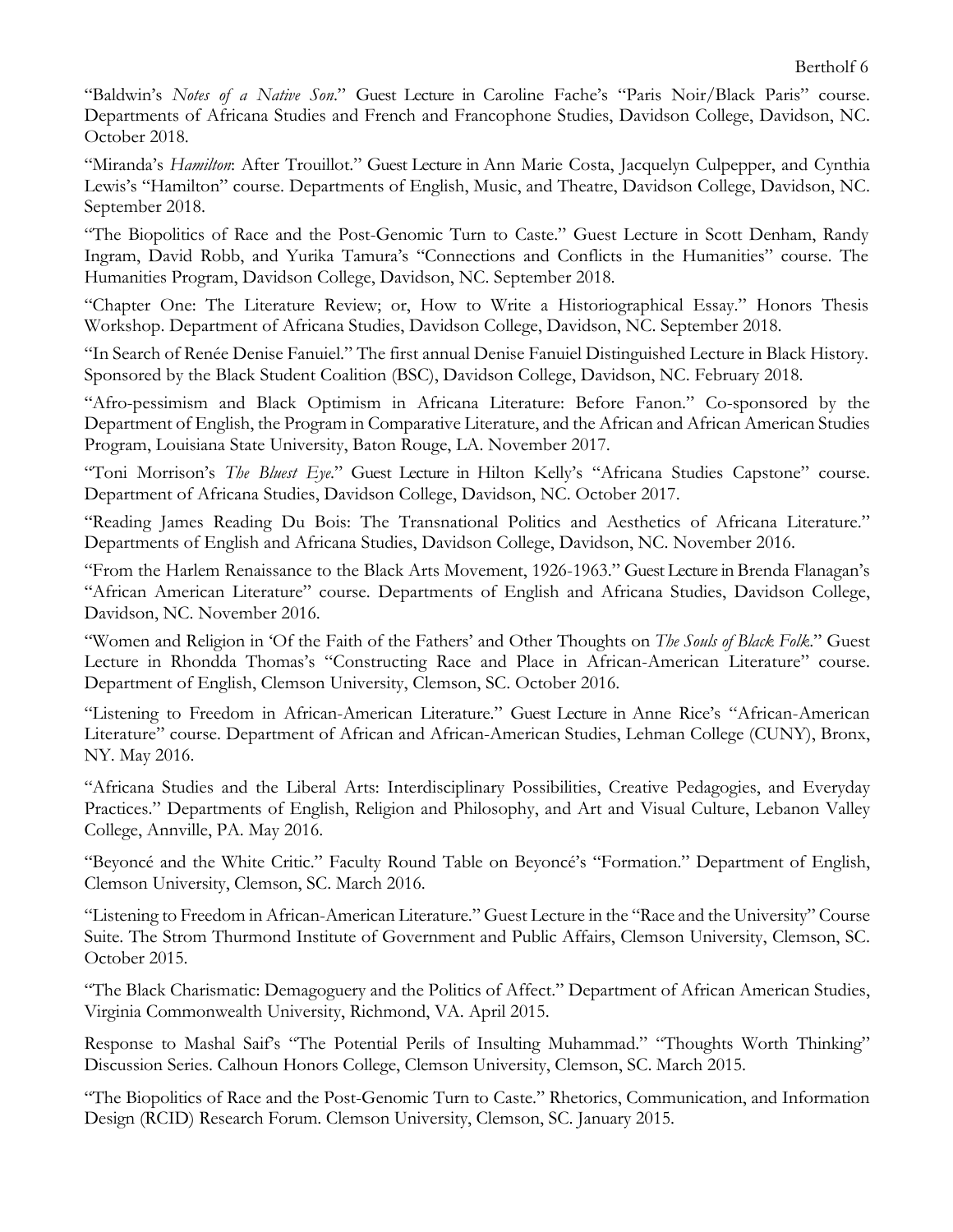"The Biopolitics of Race and the Post-Genomic Turn to Caste." Centre for Management of Health Services (CMHS), Indian Institute of Management, Ahmedabad (IIMA), Vastrapur, India. December 2014.

"The End of Black Studies?: White Interloping, Racial Trolling, and Other Thoughts on Naomi Schaefer Riley." Department of African American Studies. Temple University, Philadelphia, PA. April 2014.

"The Black Charismatic: Demagoguery and the Politics of Affect." Department of Media, Culture, and Communication (MCC), New York University, New York, NY. February 2014.

"The Black Charismatic: Demagoguery and the Politics of Affect." Annual Emerging Scholar Speaker Series (ESSS). Africana Research Center, The Pennsylvania State University, University Park, PA. February 2014.

"The Black Charismatic: Demagoguery and the Politics of Affect." Department of English, Clemson University, Clemson, SC. January 2014.

"The Black Charismatic: Demagoguery and the Politics of Affect." African American Studies Program, School of Languages, Cultures, and World Affairs (LCWA), College of Charleston, Charleston, SC. January 2014.

"The Politics of Canonicity: Blackness, Genius, and Authenticity in Hip-Hop." African American Studies Program, School of Languages, Cultures, and World Affairs (LCWA), College of Charleston, Charleston, SC. January 2014.

"The Mapping of Genomes, the Trappings of Science: The Biopolitics of Race and the Politics of Rhetoric." Andrew W. Mellon Faculty Research Seminar, Penn Humanities Forum on Violence. University of Pennsylvania, Philadelphia, PA. October 2013.

"Critical Interventions." Professional Development Workshop Series. Department of Africana Studies, University of Pennsylvania, PA. October 2013.

"On James Baldwin's 'Letter to My Nephew.'" Guest Lecture in Imani Perry's "Introduction to the Study of African American Cultural Practices" course. Princeton University, Princeton, NJ. April 2013.

"What Are African American Cultural Practices?" Guest Lecture in Imani Perry's "Introduction to the Study of African American Cultural Practices" course. Princeton University, Princeton, NJ. March 2013.

"Africa in the Historical Imagination: The *Longue Durée*." International Café. Department of International Area Studies, Drexel University, Philadelphia, PA. February 2011.

"Washington's Silent Partner, Du Bois' West Indian Nemesis: Marcus Garvey and the Politics of Demagoguery." Guest Lecture in Cornel West's "Introduction to the Study of African American Cultural Practices" course. Princeton University, Princeton, NJ. November 2010.

#### **CONFERENCE PANELS ORGANIZED**

"The Radical Tradition of Black Composers, Performers, and Folklorists in the Early Twentieth Century." Chair of a panel (with Lucy Caplan and Ellie Armon Azoulay) at the Annual Meeting of the African American Intellectual History Society (AAIHS). University of Texas at Austin, Austin, TX. March 2020.

"Black Internationalism and Serial Texts." Chair of a panel (with Marina Bilbija, R. J. Boutelle, and Angela Tate) at the Annual Meeting of the African American Intellectual History Society (AAIHS). University of Michigan, Ann Arbor, MI. March 2019.

"Africana Historiography and Digital Praxis." Organizer (with Chenjerai Kumanyika) of a project team at the summer Institute for Liberal Arts Digital Scholarship (ILiADS). Occidental College, Los Angeles, CA. June 2018.

"Decolonizing the Social Sciences in Africa." Organizer (with Alden Young, Elleni Zeleke, and Wendell Marsh), chair, and respondent of a panel at the Annual Meeting of the African American Intellectual History Society (AAIHS). Vanderbilt University, Nashville, TN. March 2017.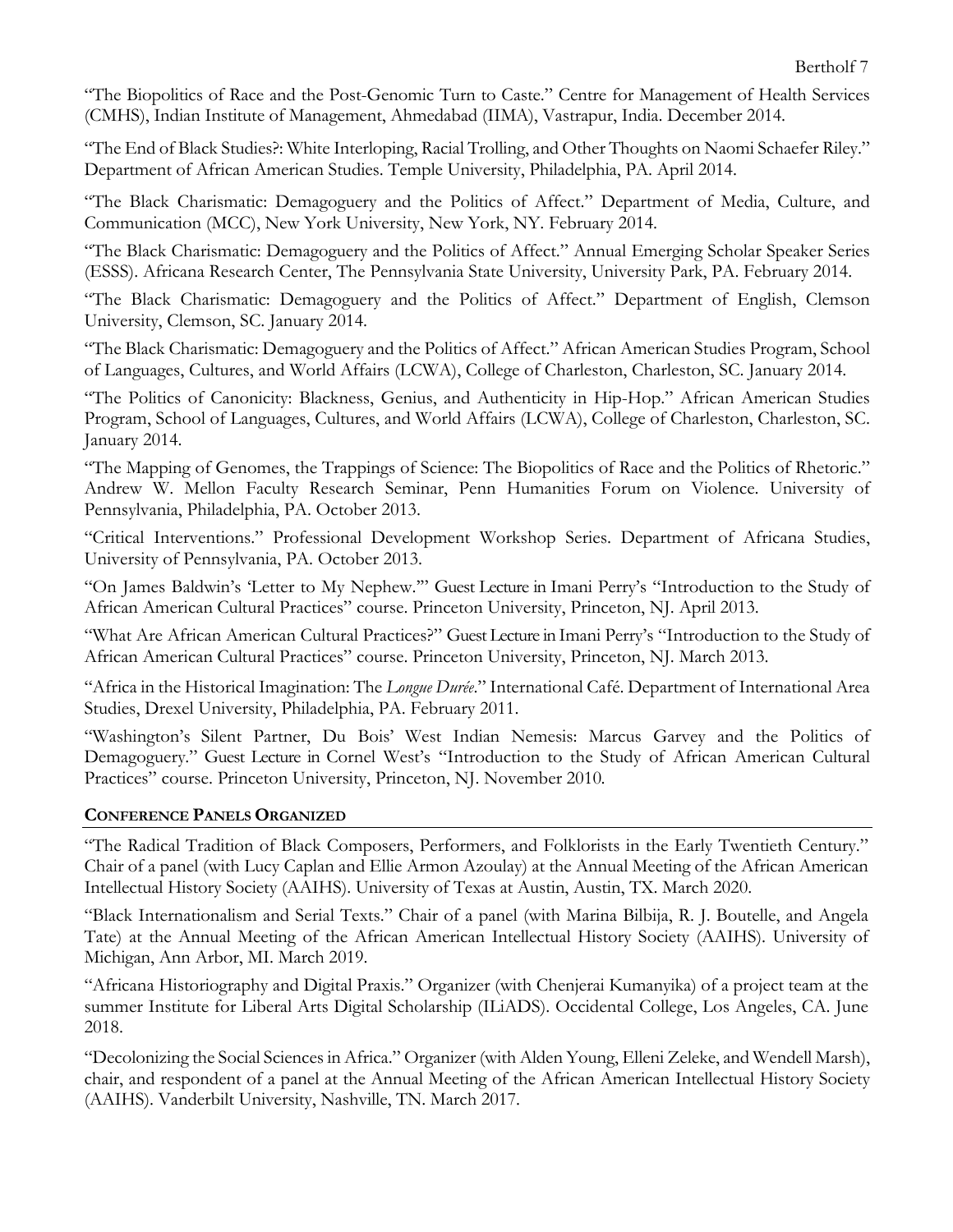"Poetry and the Polis." Organizer and leader (with Walt Hunter) of a seminar (with Lenora Hanson, Sarah Riggs, Herman Beavers and Chenjerai Kumanyika) at the Annual Meeting of the Cultural Studies Association (CSA). Villanova University, Villanova, PA. June 2016.

"Crime and Crisis: Drugs, Debt, and Healthcare." Chair of a panel (with Gyuri Kepes and Andrew Jenkins) at the Annual Meeting of the Cultural Studies Association (CSA). Villanova University, Villanova, PA. June 2016.

"Free Jazz/Future Past." Chair of a panel (with Paul Youngquist, Aldon Nielsen, Grégory Pierrot and Benjamin Lee) at the Annual Meeting of the Association for the Study of the Arts of the Present (ASAP). Greenville, SC. September 2015.

"Teaching Du Bois's *Black Reconstruction*." Organizer of a panel (with Marina Bilbija and Alden Young) at the Biennial Meeting of the Southern American Studies Association (SASA). Atlanta, GA. February 2015.

"The General Strike and the Historiography of Reconstruction." Chair of a panel (with Caitlin Verboon and Scott Henkel) at the Biennial Meeting of the Southern American Studies Association (SASA). Atlanta, GA. February 2015.

## **SYMPOSIA, COLLOQUIA, LECTURES, WORKSHOPS, BOOK TALKS AND SALONS ORGANIZED**

"The Future of Black Studies." Organizer (with the students in my "Black Literary Theory" course) and moderator of a hybrid salon (with Erica R. Edwards and Joseph R. Winters II) at Wesleyan University, University, Middletown, CT. April-May 2022.

"Unmournable: A Workshop on Violence and the Politics of Death." Moderator (with Tyrone Palmer) of a virtual workshop (with Ziyana Lategan, Gregory Maxaulane, Selamawit Terrefe, and Chloé Samala Faux) organized by Mlondi Zondi at the Center for the Humanities, Wesleyan University, Middletown, CT. April 2022.

"The Fire This Time: How the Baldwin/Buckley Debate Can Energize Our Politics." Organizer (with Wesleyan University's Center for the Arts and Williams College's '62 Center for Theatre and Dance) of a virtual panel (with Nicholas Buccola and Mark Reinhardt); and moderator of both post-show talkbacks (with Elevator Repair Service actors Greig Sargeant and Ben Jalosa Williams) of "Baldwin and Buckley at Cambridge" at Wesleyan University, Middletown, CT. February 2022.

"Black Feminist Ecologies." Organizer and moderator of a virtual salon (with Chelsea Mikael Frazier, Danielle Purifoy, J.T. Roane, Romy Opperman, Celeste Henery, Allison Puglisi, Teona Williams, and Christy Hyman) at Wesleyan University, Middletown, CT. February 2021.

"Race and Media." Organizer (with the Center for Political Engagement) and moderator of an interview with Danielle C. Belton, Editor-in-Chief of *The Root*, at Davidson College, Davidson, NC. April 2019.

"*Decolonising the Mind: The Politics of Language in African Literature*." Organizer and moderator (with Alan Michael Parker) of a guest lecture by Ngũgĩ wa Thiong'o at Davidson College, Davidson, NC. March 2019.

"Slavery, Violence, and the Archive." Organizer of a symposium (with Marisa J. Fuentes, Edda L. Fields-Black, Edlie L. Wong, Hilary N. Green, Mari N. Crabtree, Matthew D. Morrison, Neil Roberts, and John W. Franklin) at Davidson College, Davidson, NC. February 2019.

"The Black Charismatic: Demagoguery and the Politics of Affect." Organizer of a book manuscript workshop (with Terrence L. Johnson, Joseph R. Winters, Alden H. Young, and Lester K. Spence) at Davidson College, Davidson, NC. February 2019.

"Race and Liberalism." Organizer (with the Center for Political Engagement) of a lecture by Charles W. Mills at Davidson College, Davidson, NC. November 2018.

Organizer (with Walt Hunter) of a poetry reading by Fred Moten at Clemson University, Clemson, SC. September 2016.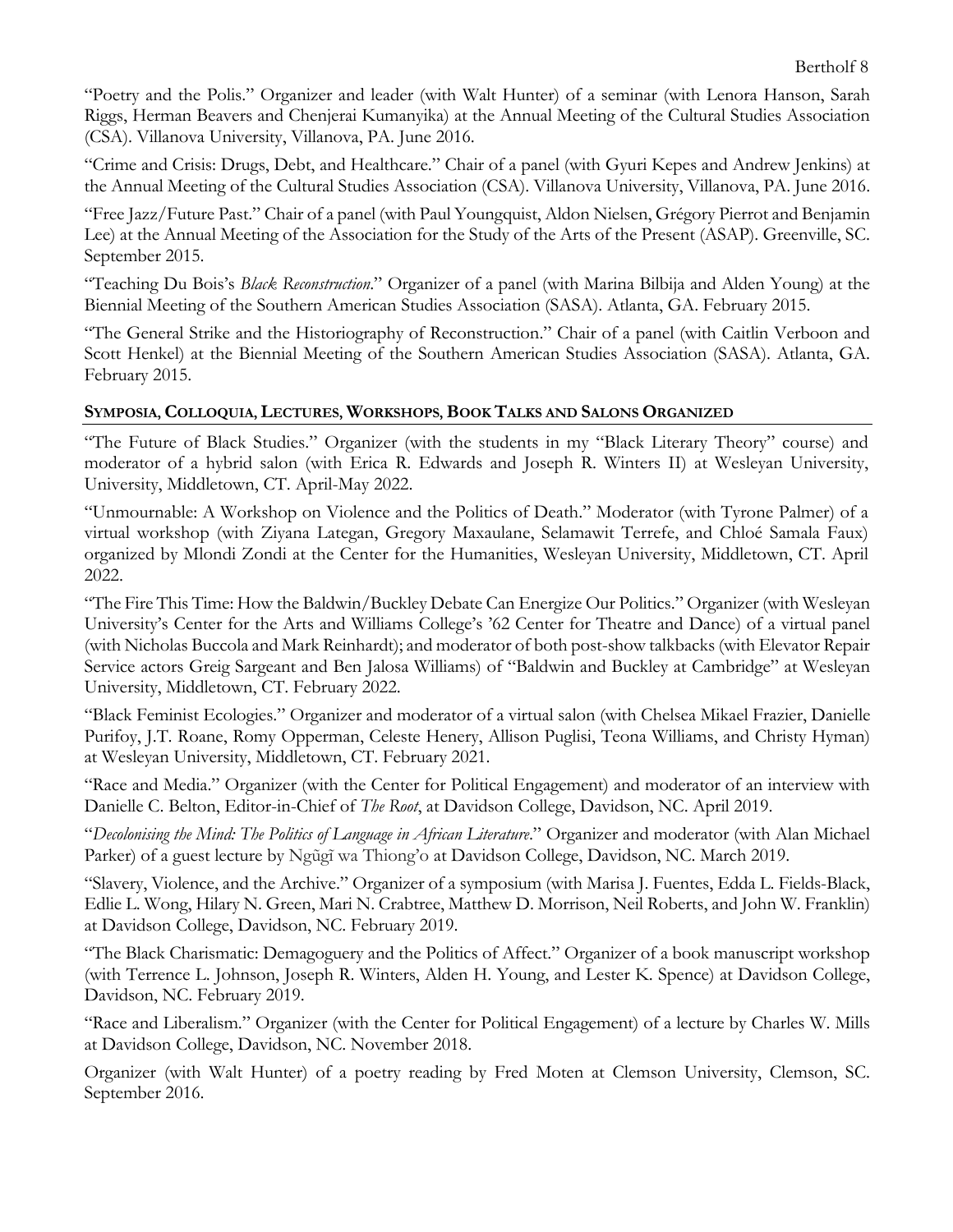"Friends Disappear: The Battle for Racial Equality in Evanston." Organizer and moderator (with Walt Hunter) of a book talk with Mary Barr at Joe's Place (Bookstore), Greenville, SC. April 2016.

"Celebrating Twenty-Five Years of *Black Feminist Thought*." Organizer (with Diane Perpich) and moderator of a colloquium with Patricia Hill-Collins at Clemson University, Clemson, SC. February 2016.

"Professor Merze Tate: Diplomatic Historian, Cosmopolitan Woman." Organizer (with Megan Taylor-Shockley) of the Annual Dorothy Ann Whisnant Lecture in Women's History with Barbara Savage at Clemson University, Clemson, SC. February 2016.

"Salvage Work: U.S. and Caribbean Literatures amid the Debris of Legal Personhood." Organizer and moderator (with Walt Hunter) of a book talk with Angela Naimou at M. Judson Booksellers and Storytellers, Greenville, SC. November 2015.

"The Future of Race and Science: Regression or Revolution?" Organizer (with Dorothy Roberts) of a symposium (with Tukufu Zuberi, Evelynn Hammonds, Jonathan Metzl, Kimberly TallBear, Charles Rotimi, Harriet Washington, Jonathan Marks, Alondra Nelson, and Ann Morning) at the University of Pennsylvania, Philadelphia, PA. April 2014.

"Not in Our Genes: Biology, Ideology, and the Missing Heritability 'Problem' in Public Health Genomics." Organizer (with Dorothy Roberts) of a colloquium with Claudia Chaufan at the University of Pennsylvania, Philadelphia, PA. March 2014.

"Blinded by Sight: Seeing Race Through the Eyes of the Blind." Organizer (with Dorothy Roberts) of a colloquium with Osagie Obasogie at the University of Pennsylvania, Philadelphia, PA. January 2014.

"Racializing Lungs: A History of the Practice of 'Race Correction' in Pulmonary Medicine." Organizer (with Dorothy Roberts) and moderator of a colloquium with Lundy Braun at the University of Pennsylvania, Philadelphia, PA. November 2013.

"The Future of Hip-Hop." Organizer and moderator of a symposium with Michael Eric Dyson and Lupe Fiasco at Drexel University, Philadelphia, PA. December 2010.

## **COURSES TAUGHT**

**Wesleyan University** (Assistant Professor)

"The History that Hurts": Reading Saidiya Hartman (Spring 2023) The Black Charismatic (Fall 2022) Introduction to African American Literature (Spring 2021, Spring 2022) Black Literary Theory (Spring 2022) Introduction to Africana Studies: Black Radical Thought and Praxis (Fall 2020, Spring 2021, Fall 2021) "Before the 'Body' there is the 'Flesh'": Reading Hortense Spillers (Fall 2021) Senior Thesis Tutorial with Lilah Hixson '22 (English Department, Fall 2021-Spring 2022) Senior Thesis Tutorial with Darielle Matthews '22 (College of Social Studies, Fall 2021-Spring 2022) Black Political Economy (Individual CSS Tutorial with Darielle Matthews '22, Fall 2021) Reading Toni Morrison: Blackness and the Literary Imagination (Fall 2020)

**Davidson College** (Assistant Professor)

Black Literary Theory (Spring 2018, Spring 2019) W. E. B. Du Bois at Large (Spring 2018, Spring 2019) African American Literature Since 1900 (Spring 2018, Spring 2019) African American Literature Before 1900 (Fall 2017, Fall 2018) Introduction to Africana Studies (Fall 2018) Black Queer Film Theory (Independent Study with Leigha Nortier '19, Spring 2019) Africana Psych., Forensic Criminology, and Restorative Justice (Ind. Study with Nahomie Exantus '20, Spring 2019) Du Bois and Orientalism (Independent Study with Alexa Cole '19, Fall 2018) Neoliberalism and the Black Vernacular Tradition (Independent Study with Jade Polly '19, Fall 2018)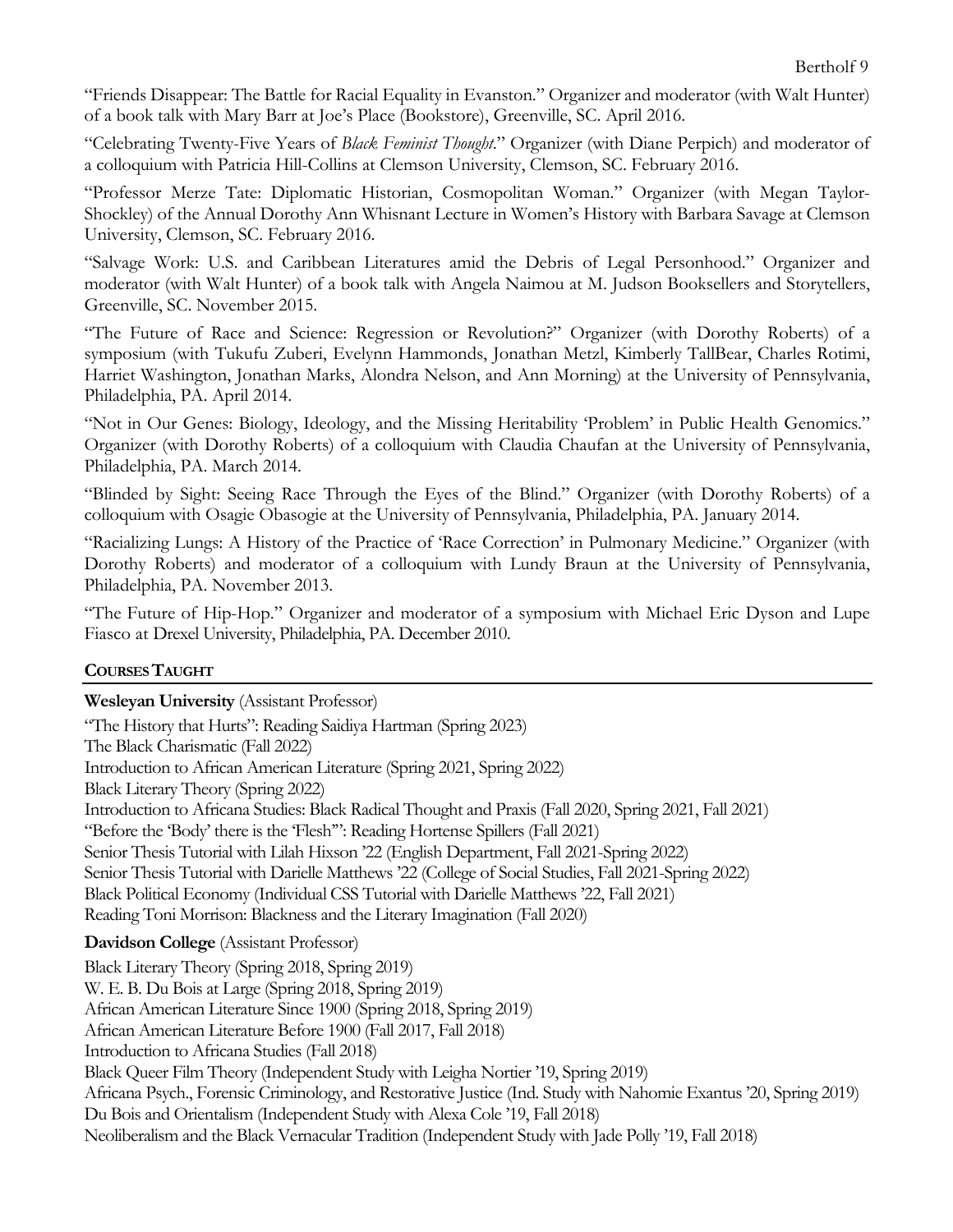Writing Revolution: After Haiti (Fall 2017)

**Clemson University** (Assistant Professor) Pan-Africanism (Spring 2017) W. E. B. Du Bois at Large (Spring 2017) Cultural Studies (Fall 2014, Spring 2016, Fall 2016) Theorizing Race (Fall 2015, Fall 2016) African-American Literature and Literary Criticism (Spring 2015, Spring 2016) Global Anglophone Literatures: From the Caribbean to the Carolinas (Fall 2015) Literatures from Below: Toward a "Minor" Literature (Fall 2014, Spring 2015) **University of Pennsylvania** (Lecturer) Picturing Health and Illness: Medicine and Visual Images (Spring 2013, Summer 2013, Fall 2013, Spring 2014) **Princeton University** (Preceptor) Introduction to the Study of African American Cultural Practices (Fall 2010, Spring 2013) **University of Pennsylvania** (Graduate Teaching Fellow) The Brink of Freedom (Fall 2010, Spring 2011) **Drexel University** (Assistant Teaching Professor) Politics of Hip Hop (Fall 2010, Spring 2011, Fall 2011, Winter 2012, Spring 2012, Summer 2012) Introduction to Africana Studies (Fall 2010, Fall 2011) The Birth of Black Power (Winter 2011, Winter 2012) The Empire Writes Back (Winter 2011, Summer 2011) Haiti: Then and Now (Winter 2011, Summer 2011) W. E. B. Du Bois at Large (Winter 2011) South Africa: After Apartheid (Spring 2011, Winter 2012, Summer 2012) Crosscurrents in Africana Studies (Spring 2011, Spring 2012) Urban Social Justice Practicum I (Spring 2011) Urban Social Justice Practicum II (Summer 2011) **Drexel University** (Adjunct Assistant Professor) Intellectual History of the African Diaspora (Winter 2009) Introduction to Africana Studies (Fall 2009) The Empire Writes Back (Winter 2010) The Birth of Black Power (Winter 2010) Crosscurrents in Africana Studies (Spring 2010) **University of Pennsylvania** (Instructor) Introduction to the History of Western Music (Fall 2008) **University of Pennsylvania** (Teaching Assistant) Introduction to Music in World Cultures (Fall 2007) Jazz as Culture and Practice (Spring 2008) Introduction to Africana Studies (Spring 2009, Spring 2010) Why are these people listening to this music?: Identity, Culture and Society (Summer 2009) Caribbean Musics and Diaspora (Summer 2010) Studies in African American Music (Fall 2012)

Musical Life in America (Spring 2013)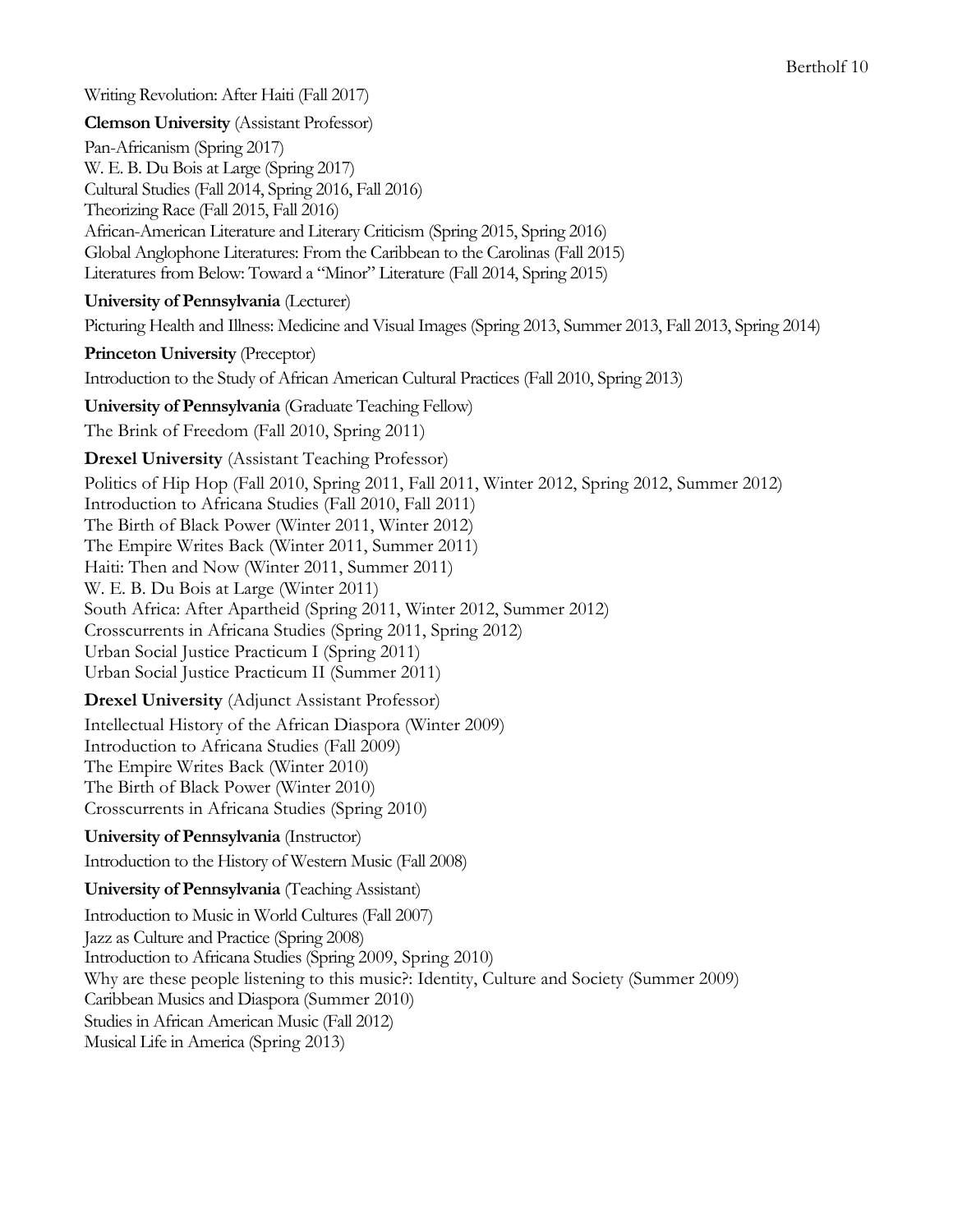## **PROFESSIONAL SERVICE**

#### **Service to the Profession**

Founding Editor and Publisher of *The Martyr's Shuffle*, February 2017-present Referee for *Critical Ethnic Studies*, June-July 2017 Referee for *Critical Arts: South-North Cultural and Media Studies*, April-May 2016 Referee for the *Journal of Black Studies*, June-July 2013

#### **Service to Wesleyan University**

Faculty Advisor, Africana Research Collective, Spring 2021-present Black Ecologies Search Committee, Fall 2021-Spring 2022 Faculty Tutor, Lilah Hixson's Senior Thesis Tutorial in the English Department, Fall 2021-Spring 2022 Faculty Tutor, Darielle Matthews's Senior Thesis Tutorial in the College of Social Studies, Fall 2021-Spring 2022 Reader, Jada Reid's Senior Thesis in the African American Studies and English Departments, Spring 2022 Reader, Mahey Gheis's Senior Thesis in the Sociology Department, Spring 2022 Reader, Talia Lanckton's Senior Thesis in the Science in Society Program, Spring 2022 Faculty Advisor, Pre-Major Advising Program, Fall 2021-Spring 2022 Organizer and Moderator, "The Future of Black Studies," Hybrid Salon, Spring 2022 Organizer and Moderator, Africana Salon, Spring 2022 Organizer and Panelist, "The Fire This Time," Virtual Panel, Spring 2022 Moderator, "Baldwin and Buckley at Cambridge" Post-Show Talkbacks, Spring 2022 Faculty Panelist, Second Annual FGSS Tertulia, Spring 2022 Moderator, "Unmournable" CFH Virtual Workshop, Spring 2022 Faculty Panelist, Shapiro Center for Writing Feedback Tips and Tools Virtual Panel, Spring 2022 Judge, John G. Monroe Essay Prize, Spring 2022 Judge, First-Year Seminars (FYS) Essay Prize, Spring 2022 Faculty Panelist, Virtual Faculty-Trustee Event (organized by Ishita Mukerji and Ellen West), Spring 2022 Faculty Tutor, Darielle Matthews's Individual CSS Tutorial on "Black Political Economy," Fall 2021 Organizer, "Black Feminist Ecologies" Virtual Salon, Spring 2021 Faculty Advisor, Black History Month Committee, Fall 2020-Spring 2021 Faculty Panelist, Post-Election Roundtable, Fall 2020 Faculty Panelist, African American Studies Department Open House, Fall 2020 Faculty Panelist, "The Election and the Carceral State," Fall 2020

#### **Service to Duke University**

External Reviewer, Andrew W. Mellon Foundation Humanities Unbounded Visiting Faculty Fellowship, Spring 2021

## **Service to Davidson College**

Visiting Assistant Professor of Africana Studies Search Committee, Spring 2019 Creative Writing and Asian American Literature Search Subcommittee, Fall 2018-Spring 2019 Faculty Advisor, Center for Political Engagement, Fall 2018-Spring 2019 President's Diversity Advisory Committee, Summer 2018-Spring 2019 Faculty Advisor, Black Professional Development Working Group, Spring 2018-Spring 2019 Department of English Collegiality Committee, Spring 2018-Spring 2019 Affiliated Faculty, Gender and Sexuality Studies, Fall 2017-Spring 2019 Judge, National Pan-Hellenic Council (NPHC) Yard Show, Spring 2019 Guest Lecture, Asian-American Initiative (AAI) Dialogue Series, Spring 2019 Organizer, "Slavery, Violence, and the Archive" Symposium, Spring 2019 Organizer, "The 'Real' Martin Luther King, Jr." MLK Day Event, Spring 2019 Director, Jade Polly's B.A. Honors Thesis in Africana Studies, Fall 2018-Spring 2019 Director, Alexa Cole's B.A. Honors Thesis in English, Fall 2018-Spring 2019 Director, Thomas Waddill's B.A. Honors Thesis in English, Fall 2018-Spring 2019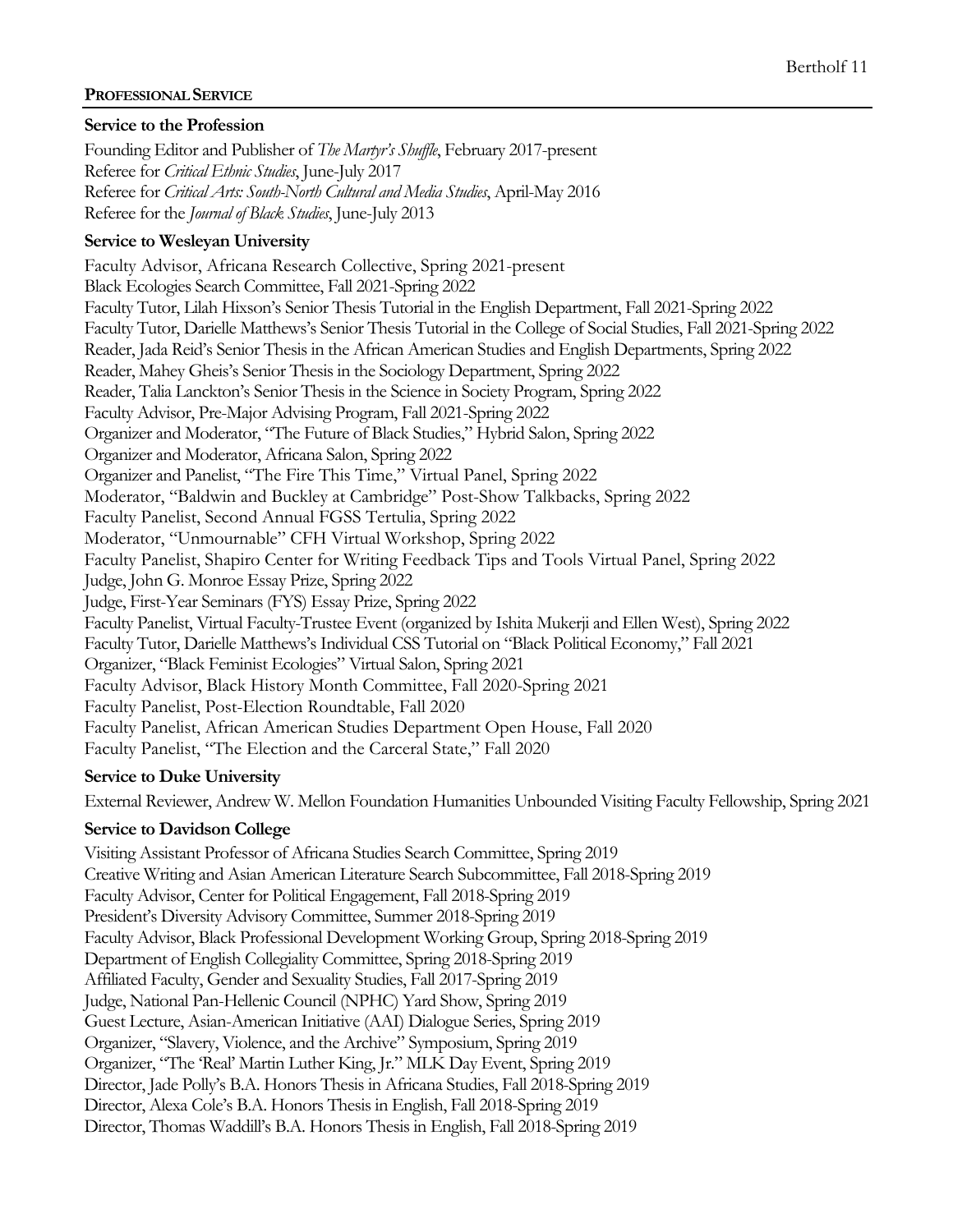Reader, Jalin Jackson's B.A. Honors Thesis in Africana Studies, Fall 2018-Spring 2019 Reader, Abbey Corcoran's B.A. Honors Thesis in Gender and Sexuality Studies, Fall 2018-Spring 2019 Co-Director, Victor-Alan Weeks's Senior Capstone Project in Interdisciplinary Studies, Fall 2018-Spring 2019 Teaching Team Member, Humanities Program Trip to Paris, France, Spring 2019 Teaching Team Member, Humanities Program Trip to Washington, D.C., Winter 2019 Guest Lecturer, "Learning in Retirement" Lecture Series at The Pines at Davidson, Fall 2018 Guest Lecturer, "Connections and Conflicts in the Humanities" Public Lecture Series, Fall 2018 Faculty Co-Advisor, Student Trip to C3 Summit at Middlebury College, Fall 2018 Faculty Co-Advisor, Student Service Trip to Sapelo Island, GA, Fall 2018 Interviewer, MMI Simulation for Premedical Students, Fall 2018 Faculty Panelist, STRIDE, Summer 2017, Summer 2018 "Depth" Investigative Team of the Academic Strategic Planning Committee, Spring 2018-Summer 2018 Faculty Advisor, Nahomie Exantus's George L. Abernethy Endowment Grant project, Summer 2018 Faculty Advisor, Victor-Alan Weeks's George L. Abernethy Endowment Grant project, Summer 2018 Faculty Advisor, Student Trip to ILiADS at Occidental College, Summer 2018 Political Economy of Africa and the African Diaspora Search Committee, Fall 2017-Spring 2018 Faculty Advisor, BPDWG Student Trip to U. Penn, Princeton U., Columbia U., and NYU, Spring 2018 Faculty Mentor, PossePlus Retreat, Spring 2018 Guest Lecturer, Annual Renée Denise Fanuiel Distinguished Lecture in Black History, Spring 2018

## **Service to Clemson University**

Reader for the Calhoun Honors College Admissions Committee, Spring 2017 Media and Cultural Studies Search Committee, Fall 2016-Spring 2017 Master of Arts in English Committee, Fall 2015-Spring 2017 Master of Arts in Writing, Rhetoric, and Media Committee, Fall 2014-Spring 2017 Race and the University Teaching Fellows Subcommittee, Spring 2016-Fall 2016 Race and the University Steering Committee, Summer 2015-Fall 2016 Co-Organizer, Annual Dorothy Ann Whisnant Lecture in Women's History, Spring 2016 Modernist American Literature Search Committee, Fall 2015-Spring 2016 Arts and Humanities Literature Committee, Fall 2015-Spring 2016 Co-Founder and Co-Director (with Walt Hunter) of the *First Book Series*, Fall 2015-Spring 2016 Gender, Sexuality, and Women's Studies Steering Committee, Fall 2015-Spring 2016 Humanities Hub Steering Committee, Spring 2015-Spring 2016 Reader, Alexandra Elizabeth Bethlenfalvy's M.A. Thesis in History, Fall 2015-Spring 2016 Advanced Writing Committee, Fall 2014-Spring 2016 Pan-African Studies Faculty Advisory Board, Fall 2014-Spring 2016

# **Service to the University of Pennsylvania**

Co-Organizer, "The Future of Race and Science: Regression or Revolution?" Symposium, Spring 2014 Reader for the John Edgar Wideman Prize in Africana Studies, Spring 2014 Co-Organizer of the Professional Development Workshop Series in Africana Studies, Fall 2013-Spring 2014 Referee for *3808: A Journal of Critical Writing*, Spring 2013

# **ADDITIONAL STUDY**

**Curtis Institute of Music**, Philadelphia, Pennsylvania Conducting Studies, no degree sought, Fall 2007

**South African College of Music**, **University of Cape Town**, Rondebosch, South Africa Jazz and Saxophone Studies, no degree sought, Spring 2005